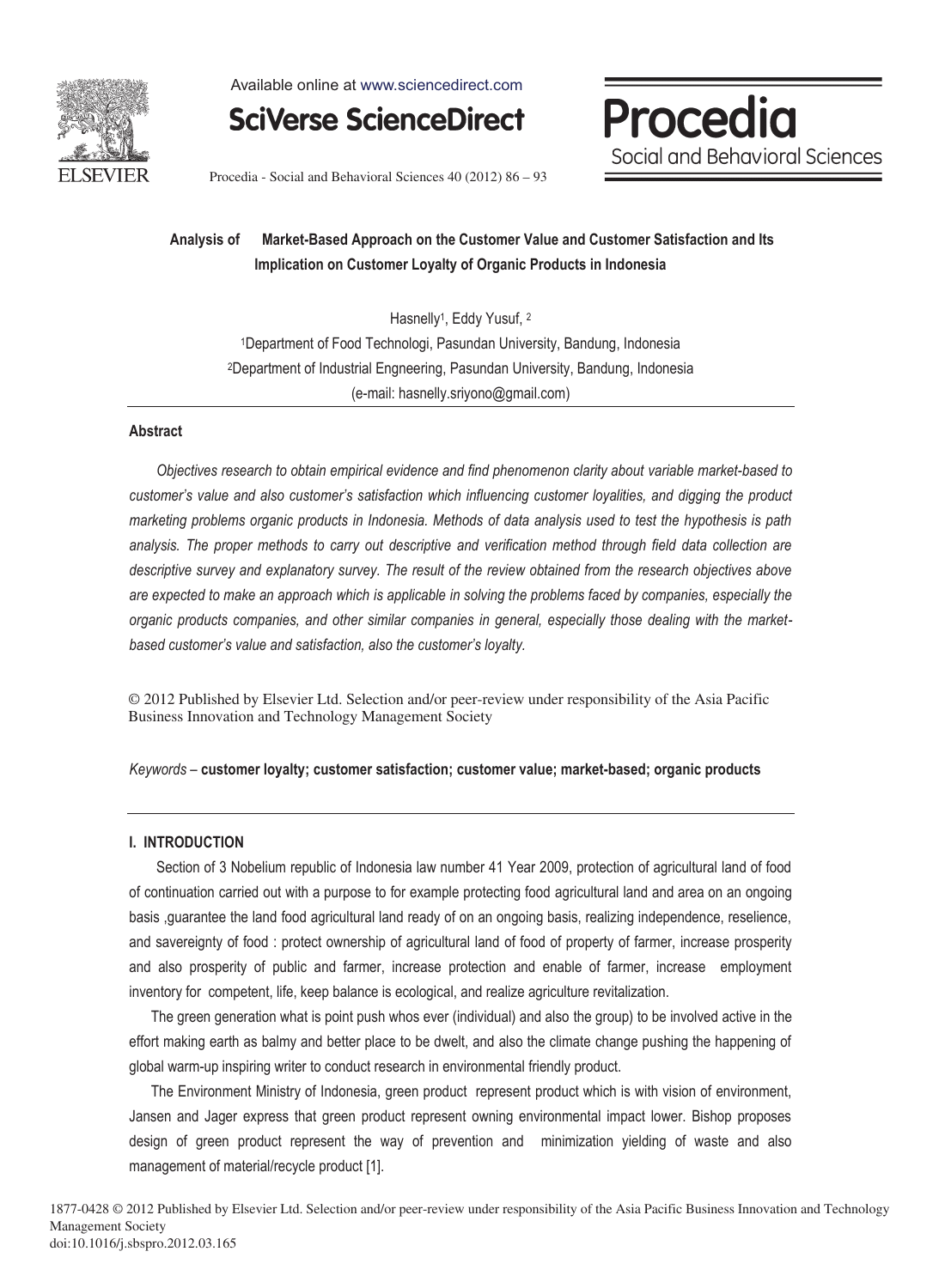Govemmental standard about product of food decanted in Standard of National Indonesia 01-4493-1980 that is Product smell normal, free of pest and desease, free from chemicals, optimal physiological ripe and the clean condition, and also the special condition among weight, reject product, rate of water, rate of fiber and extract rate, protein rate, rate of fat depended by type of its product.

 Standardization or certification about green food product in Indonesia under of SNI 01-6729-2006 about System of Organic Food, through authority competence of organic agriculture have been released by various inspection guidance, certification, and the applying best quality of organic agriculture and also some institutes of organic certification of goodness of national and foreign have operated in Indonesia region [2].

 Consumption of green food product represent long-range health investment as well as earning to follow to take care of environment around us. Consumers generally do not yet enough understand for the importance of this organic guarantee, though without precisely known about it the consumer also to be harmed, as for farmer very understand that by cultivation organic agriculture commodity, can get more earnings for them. Farmer generally knows the importance of organic certification agriculture product but they do not know how to strat it, whereas the govemment not yet focused to till organic agriculture through the govemments succession of go organic in the year 2014, the other challenge of green food product development still the immeasurable it the understanding about green food product agriculture, product quality which not yet good and the technical constraint dissimilar like organic available limitation and also the capital and certification capiralization which is costly enough [3].

 Applaying of organic agriculture will improve amount of agro product in national, if this matter is happened, hence the organic agriculture can become one of solution to overcome crisis of food in Indonesia. Organic agriculture seen from aspectproducts and market; as a product which is beyond rules mainstream, organic agriculture have facility to look for from which snugly to fulfill the development target in some paths newly expand and the alternative are suchas those which happened in organic agricultural sector trade-offs of importance beforehand expand (mainstream) so that there is opportunity to develop and test opinion [14]. Unhappily, supports of this sector do not increase by significant from year toyear so that contribution as solution to threaten of food and life not yet been seen by significant [2].

 This research analyses about competition strategy and globalization phenomenon the organic food product, through approach market based strategy is expected able to be careful of globalization and conduct resetlement Indonesia marketing strategy expecially international.

 Peter Drucker [4], creating a theory that the customer represent the single value of customer and decision which is formed by early strategy policy. Business is developing by assumption to environment, so that the company has to recognize its environment and assumption to its envirinment will not be wrong.

 Strategy of product with high-value-perception strategy is needed by the product to remain to be enthused the customer and evev can grad competitor market, so it's needed to recognize existing perception of the customer and these are realizing with offering the goods or service with appropriate value. The company have to convincing of that sacrifice given by a customer to get proportional product with perception of customer about the value which got [5].

 Strategy which creates high valuable product has to be supported by effectiveness and cost efficiency. Management has to be principled of released cost have to come up with precise target (cost effectiveness), that is create value customer which has meaning that the released cost is trully will be enjoyed by customer and the company have to eliminate all activities which do not add product value (non-value added activities). Marketing as process in which companies create values for customers and build strong relationships with customers in order to capture values from the customers in returns in the form of sales, profits, and the customers equity in long term period. Marketing represents process manage relation of customer profiting and two marketing targets, drawing